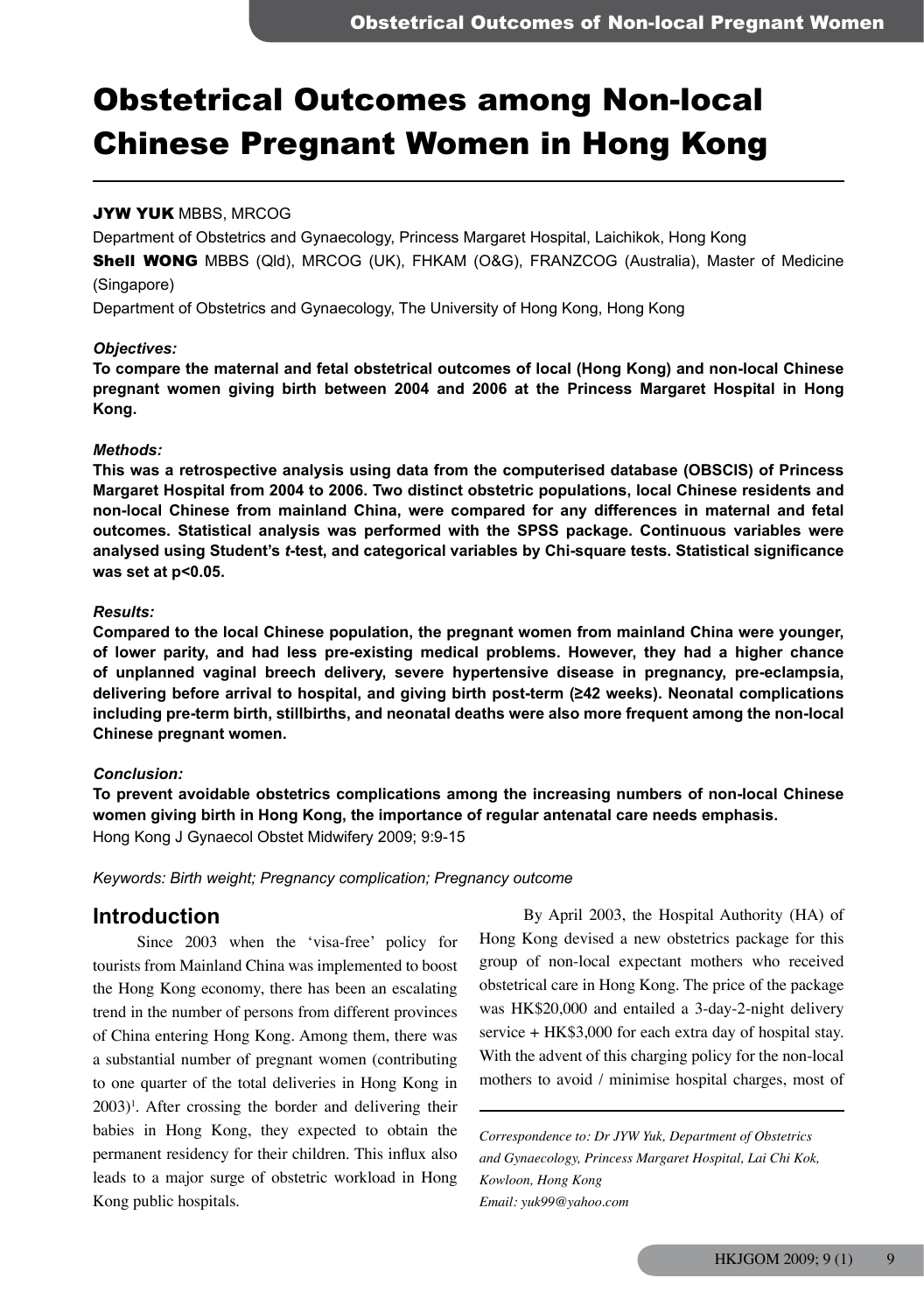these subjects booked late, defaulted antenatal followup, and requested early discharge. They therefore posed the problems associated with uncertain maturity, absence of antenatal care, and last-minute attendance for delivery. Besides, they came from lower socio-economic backgrounds, which made them more vulnerable, and presumably more liable to unfavourable obstetrical outcomes. Similar obstetrical outcome studies have been conducted in the past to look at socio-economically disadvantaged groups of pregnant women, though these did not show that the obstetrical outcomes were worse $2,3$ .

As one of the major obstetrics units in the Kowloon West Cluster of Hong Kong, the Princess Margaret Hospital has an annual delivery rate of about 4,000. From 2004 to 2006, approximately 35% of the total number of deliveries of women we managed were of non-local Chinese women. With the large influx of pregnant women from mainland China delivered in Hong Kong after the 'visa-free' policy implemented, we postulated that they may reveal worse obstetrical and perinatal outcomes. We therefore undertook a retrospective review of any differences in obstetrical outcomes among non-local Chinese from mainland China and local Chinese residents, before the implementation of the current new obstetrics package in 2007.

## **Methods**

The medical records of all women delivered during the period of 1 January 2004 to 31 December 2006 at Princess Margaret Hospital were retrieved for analysis, through the hospital Obstetrics Specialty Clinical Information System (OBSCIS). This System captures the antenatal, intrapartum, and postnatal information as well as the neonatal outcomes of every delivery in the public hospitals of Hong Kong. In our hospital, data entry into the system was performed by the nursing staff immediately after delivery and confirmed by medical staff after the subject's discharge from hospital.

Two distinct obstetrics groups were identified for analysis. Residents holding a valid Hong Kong Identification Card were classified as local expectant mothers. Women who entered Hong Kong legally on temporary permits and those who either overstayed or those without valid documentation to enter Hong Kong were classified as non-local expectant mothers. Only

women of 'Chinese' ethnicity were included in this study.

Information retrieved from the database included maternal characteristics (age, parity, order of pregnancy, and maternal medical diseases), and common antenatal complications (antepartum haemorrhage, hypertensive disease in pregnancy, and gestational diabetes). Gestational diabetes was defined as a fasting glucose value of ≥7 mmol/L or 2-hour post-prandial glucose level of ≥11.1 mmol/L after a 75-g oral glucose tolerance test during pregnancy. Hypertensive diseases in pregnancy included gestational hypertension, gestational proteinuria, pre-eclampsia, eclampsia, chronic hypertension, and chronic hypertension with superimposed pre-eclampsia. Intrapartum complications included pyrexia, uterine rupture, shoulder dystocia, hysterectomy, and maternal death. Delivery details (previous caesarean section, induction of labour, mode of delivery, pre-term delivery, post-term delivery, and post-partum haemorrhage >500 ml) and neonatal outcomes (birth weight, admission to neonatal intensive care unit [ICU], born before arrival, stillbirth, neonatal death, congenital abnormality, and fetal complications) were also retrieved.

Except for postnatal follow-up (not provided to non-local subjects), provision of all obstetrical services (antenatal check-up, intrapartum, and postnatal care) were the same for local and non-local mothers, although the latter were charged a fee.

Statistical analysis was performed with the Statistical Package for the Social Sciences (Windows version 10.0; SPSS Inc, Chicago [IL], US). Continuous variables were analysed using independent *t*-tests and categorical variables by Chi-square analysis. Statistical significance was set at a p value of <0.05.

## **Results**

A total of 13,312 Chinese pregnant women who delivered at Princess Margaret Hospital from January 2004 to December 2006 were included this study. Of these, 8,655 (65%) were Hong Kong residents and 4,657 (35%) were non-local expectant mothers. In 2004, the number of non-local expectant mothers delivered in our hospital was 1,158 (27%), and since then the number has steadily increased; the number being 1,631 women (34%) in 2005 and 1,868 women (43%) in 2006.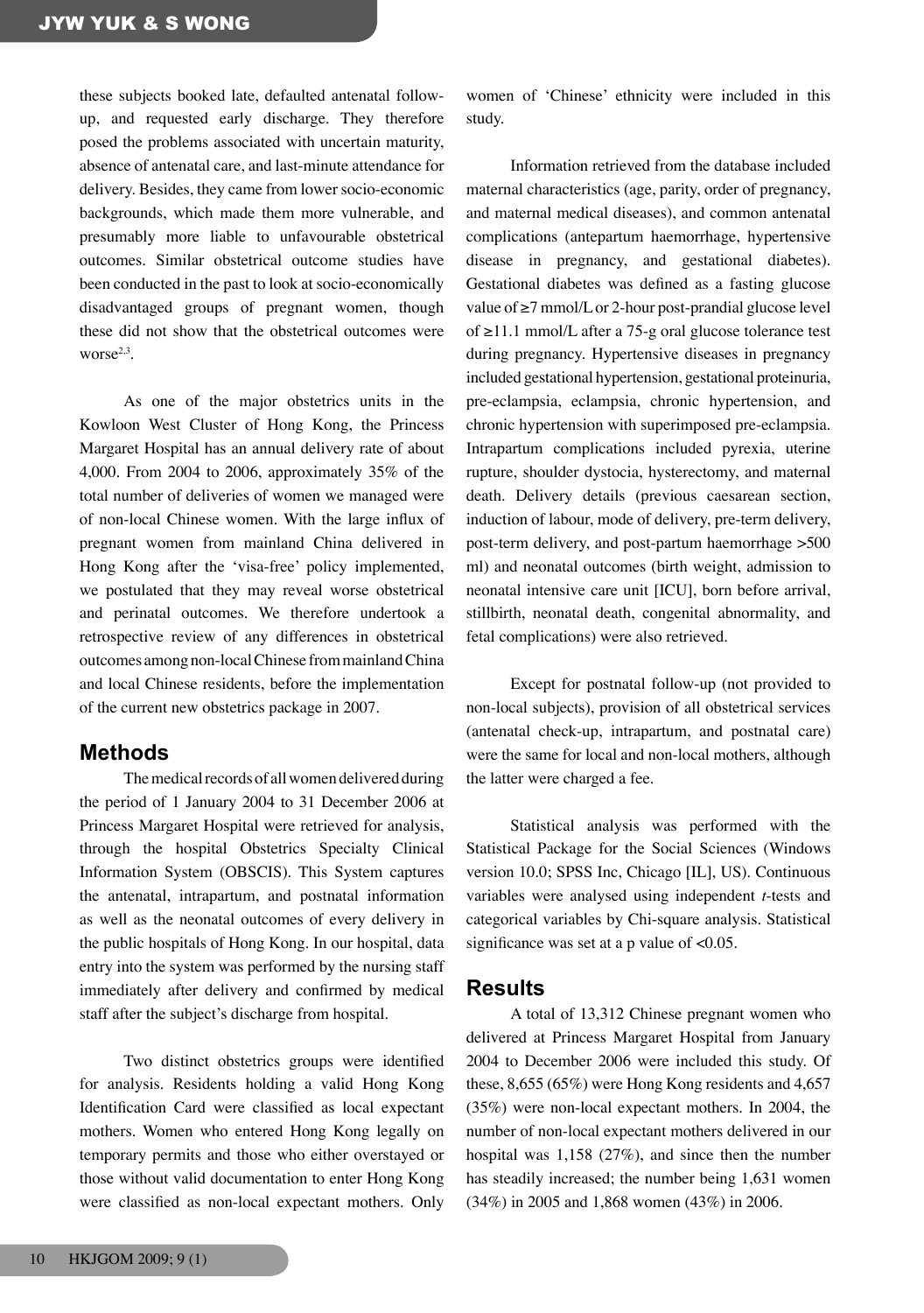| Characteristic                        | HK residents (n=8655) | Non-local Chinese (n=4657) | p Value |
|---------------------------------------|-----------------------|----------------------------|---------|
| Mean (standard deviation) age (years) | 31(5.3)               | 28(4.7)                    | 0.0001  |
| Parity                                |                       |                            |         |
| $\overline{0}$                        | 4228 (48.9%)          | 2420 (52.0%)               | 0.0008  |
|                                       | 3368 (38.9%)          | 1827 (39.2%)               | 0.7204  |
| 2                                     | $817(9.4\%)$          | 325 (7.0%)                 | 0.0001  |
| 3                                     | $174(2.0\%)$          | $62(1.3\%)$                | 0.0046  |
| $\overline{4}$                        | 48 $(0.6\%)$          | 18 $(0.4\%)$               | 0.2351  |
| >5                                    | $20(0.2\%)$           | $5(0.1\%)$                 | 0.2398  |
| Previous caesarean section            | 1252 (15.3%)          | 317 $(6.2\%)$              | 0.0001  |

### **Table 1. Maternal characteristics: Hong Kong residents versus non-local Chinese mothers**

## **Table 2. Pre-existing maternal diseases: Hong Kong residents versus non-local Chinese mothers**

| <b>Pre-existing disease</b>   | HK residents (n=8655) | Non-local Chinese (n=4657) | p Value |
|-------------------------------|-----------------------|----------------------------|---------|
| Anaemia                       | 470 (5.4%)            | $132(2.8\%)$               | 0.0001  |
| Cardiac disease               | 68 (0.8%)             | $19(0.4\%)$                | 0.0136  |
| Chronic hypertension          | $10(0.1\%)$           | 0                          | 0.0234  |
| Diabetes                      | $10(0.1\%)$           | $4(0.1\%)$                 | 0.8236  |
| Renal disease                 | $21(0.2\%)$           | $4(0.1\%)$                 | 0.0460  |
| Syphilis                      | $24(0.3\%)$           | $12(0.3\%)$                | 0.6377  |
| Sexually transmitted diseases | $14(0.2\%)$           | $3(0.1\%)$                 | 0.1337  |

| Table 3. Antepartum complications: Hong Kong resident versus non-local Chinese mothers |  |  |  |  |  |  |  |
|----------------------------------------------------------------------------------------|--|--|--|--|--|--|--|
|----------------------------------------------------------------------------------------|--|--|--|--|--|--|--|

| <b>Complications</b>                                | HK residents (n=8655) | <b>Non-local Chinese (n=4657)</b> | p Value |  |  |
|-----------------------------------------------------|-----------------------|-----------------------------------|---------|--|--|
| Antepartum haemorrhage                              | 135 (1.6%)            | 51 $(1.1\%)$                      | 0.0356  |  |  |
| Gestational diabetes                                | $82(0.9\%)$           | $6(0.1\%)$                        | 0.0001  |  |  |
| Degree of hypertensive disease in pregnancy (n=995) |                       |                                   |         |  |  |
| Mild hypertension / transient high                  | 676(88.4%)            | 167(72.6%)                        | 0.0001  |  |  |
| blood pressure                                      |                       |                                   |         |  |  |
| Severe hypertension                                 | 89 (11.6%)            | 63 $(27.4\%)$                     | 0.0001  |  |  |
| Class of hypertensive disease in pregnancy          |                       |                                   |         |  |  |
| Pre-eclampsia                                       | 87 (11.3%)            | 54 (23.5%)                        | 0.0001  |  |  |
| Eclampsia                                           | $8(1.0\%)$            | $6(2.6\%)$                        | 0.0776  |  |  |

Non-local expectant mothers were significantly younger, of lower parity than the local mothers, and also had fewer previous caesarean sections (Table 1). Moreover, the non-local mothers had a lower prevalence of pre-existing diseases including anaemia, cardiac disorder, chronic hypertension, and renal disease (Table 2). There was no statistical significant difference in the proportion with sexually transmitted diseases, including proven syphilis.

Regarding antenatal complications, non-local parturients had significantly lower risks of antepartum haemorrhage and gestational diabetes. However, they usually presented with more severe hypertensive disease and a significantly higher risk of pre-eclampsia (Table 3).

There was no statistically significant difference between the two groups with respect to intrapartum and postpartum complications, including pyrexia during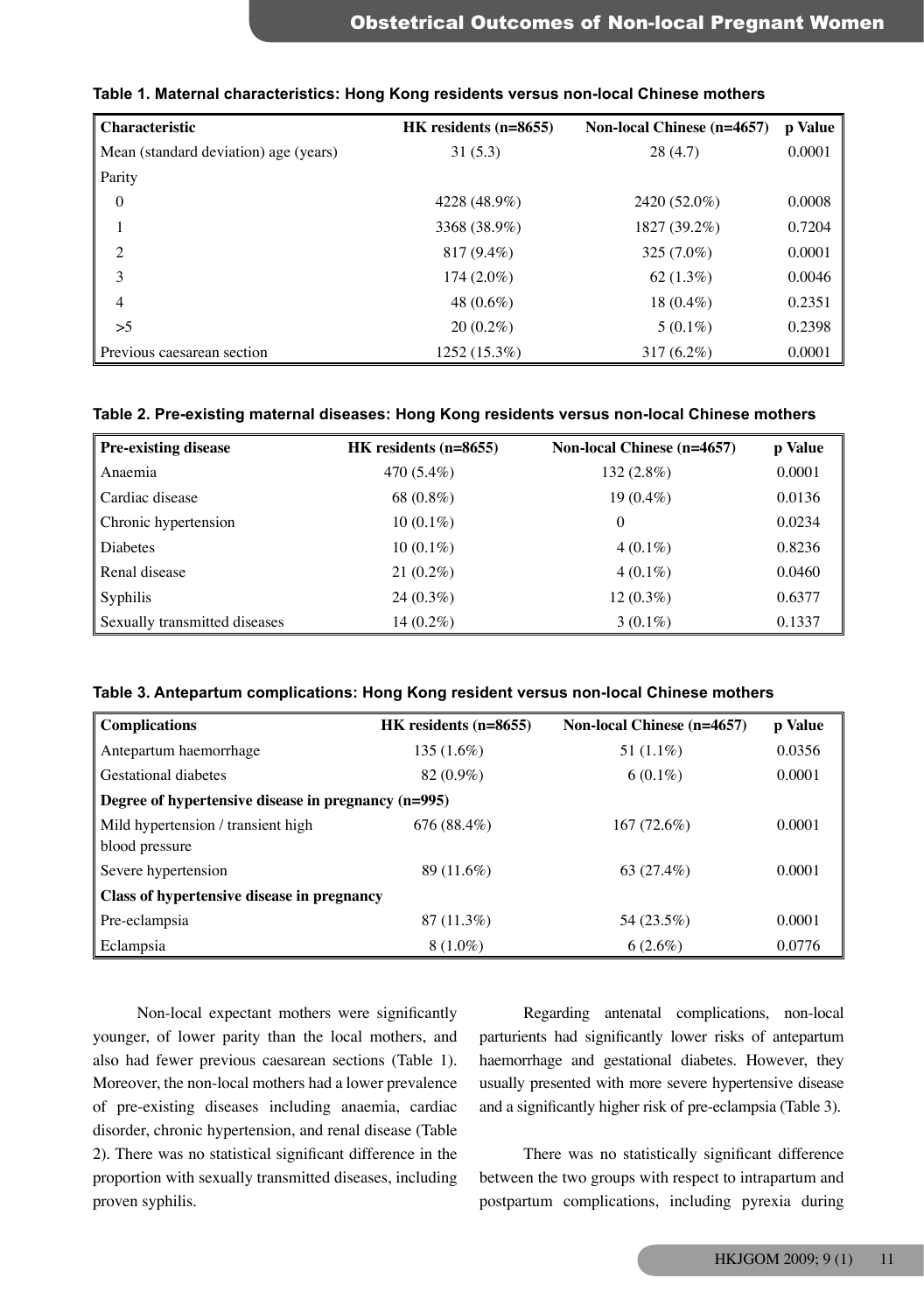| <b>Characteristics</b>               | $HK$ residents (n=8655) | <b>Non-local Chinese (n=4657)</b> | p Value |
|--------------------------------------|-------------------------|-----------------------------------|---------|
| Induction of labour                  | 1372 (15.9%)            | 469 $(10.1\%)$                    | 0.0001  |
| Pre-term delivery $(\leq 37$ weeks)  | 579 (6.7%)              | 365 (7.8%)                        | 0.0159  |
| Post-term delivery $(\geq 42$ weeks) | $191(2.2\%)$            | $156(3.3\%)$                      | 0.0001  |
| Born before arrival to hospital      | $19(0.2\%)$             | 81 $(1.7\%)$                      | 0.0001  |
| Elective caesarean section           | 479 (5.5%)              | $37(0.8\%)$                       | 0.0001  |
| Emergency caesarean section          | 869 (10.0%)             | 464 $(10.0\%)$                    | 0.8878  |
| Instrumental delivery                | 519 (6.0%)              | $222(4.8\%)$                      | 0.0032  |
| Vaginal breech delivery              | $21(0.2\%)$             | 30 $(0.6\%)$                      | 0.0003  |

**Table 4. Characteristics of labour and delivery: Hong Kong residents versus non-local Chinese mothers**

| Outcome                                      | HK residents $(n=8655)$ | <b>Non-local Chinese (n=4657)</b> | p Value |
|----------------------------------------------|-------------------------|-----------------------------------|---------|
| Mean (standard deviation) birth weight $(g)$ | 3160 (549)              | 3236 (462)                        | 0.0001  |
| Congenital abnormality                       | 38 $(0.4\%)$            | $16(0.3\%)$                       | 0.4085  |
| Fetal complications                          | 436 $(5.0\%)$           | 180 (3.9%)                        | 0.0021  |
| NICU <sup>*</sup> admission                  | 762 (8.8%)              | 441 (9.5%)                        | 0.2016  |
| Stillbirth                                   | $27(0.3\%)$             | $28(0.6\%)$                       | 0.0131  |
| Neonatal death                               | $10(0.1\%)$             | 18 $(0.4\%)$                      | 0.0011  |

 $*$  NICU = neonatal intensive care unit

labour, uterine rupture, hysterectomy, shoulder dystocia, postpartum haemorrhage (defined as estimated blood loss >500 ml) and maternal death.

Concerning labour and delivery, non-local mothers had a significantly smaller proportion having labour induced. A greater proportion had pre-term labour (defined as delivery at  $\langle 37 \rangle$  completed weeks) as well as more post-date delivery (defined as delivery at ≥42 completed weeks). Also, a significantly greater proportion of their babies were born before the women reached hospital.

Regarding the mode of delivery, among the nonlocal expectant mothers there was a significantly smaller proportion who had elective Caesarean sections and instrumental deliveries, whilst a higher proportion had breech vaginal deliveries. There was no difference in the number of emergency caesarean sections in the two groups (Table 4).

Neonatal outcomes in the two obstetric groups are summarised in Table 5. Babies from the non-local

mothers were significantly heavier than those of local mothers. They also had a lower proportion with fetal complications (abnormal lie, breech presentation, confirmed intra-uterine growth restriction [IUGR], confirmed or suspected fetal abnormality, cord presentation, intra-uterine death, macrosomia, oligo- / poly-hydramnios, decreased fetal movements, suspected IUGR, unstable lie, and others). However, there was significantly more liability to stillbirth and neonatal death in non-local mothers. On comparing the proportion of neonatal ICU admissions and congenital abnormalities, there was no difference between the two groups.

## **Discussion**

After the return of Hong Kong Special Administrative Region (SAR) to China in 1997, the economic relationship between the SAR and the mainland has been closer than ever. It is easier for people from the mainland to cross the border into Hong Kong. Since the implementation of the 'visa-free' policy after the severe acute respiratory syndrome turmoil in 2003, the number of travellers from mainland China increased significantly. Also, with the growing number of cross-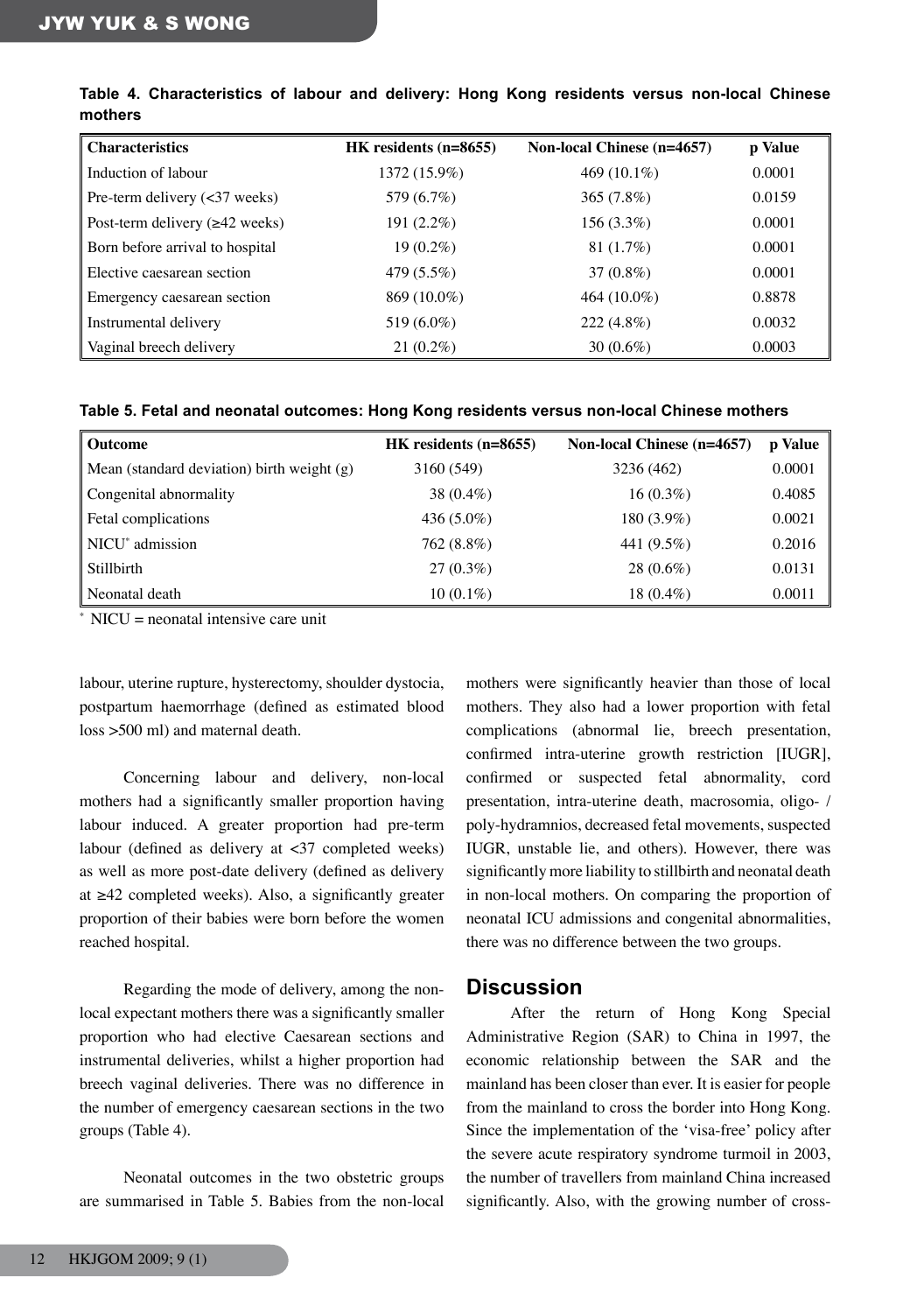border marriages<sup>4</sup>, more pregnant women from mainland China came to Hong Kong to deliver their babies, so as to obtain the permanent residency and legitimise their child's right of citizenship as a Hong Kong resident, which included 9 years of compulsory education. This phenomenon has been called "social obstetrics"<sup>5</sup>.

This large influx of obstetric patients from mainland China posed an extra burden on our health care system. According to the HA Annual Obstetrics Reports<sup>1,6-8</sup>, the proportion of non-entitled persons delivered in Hong Kong increased from 25% in 2003 to 30% in 2004, and rose to 34% in 2005 and then dropped slightly to 30% in 2006. Local mothers enjoy a morethan-90% subsidy in using the health care service. For the same services, non-entitled mothers need to pay a sum of HK\$20,000 for a 3-day-2-night delivery package + HK\$3,000 for each extra day's stay in hospital. They also need to pay HK\$700 per outpatient antenatal visit. This charging policy levied on nonlocal expectant mothers was implemented since April 2003. Due to the resulting financial constraints, many non-local mothers attend the delivery service very late, in order to avoid the charges. This observation is also supported by the significantly greater proportion of corresponding babies born before their mothers reach hospital. The scarce number of antenatal visits and the variable standard of antenatal care received in China also pose higher risks at delivery and hence worse obstetrical outcomes<sup>9</sup>.

Analysis of the 3-year delivery details in Princess Margaret Hospital (a major hospital providing obstetrical services in the Kowloon West Cluster of Hong Kong) reveals that non-local expectant mothers have more preventable maternal and neonatal complications.

Regarding the background maternal medical risks, the non-local mothers generally had less pre-existing medical diseases (hypertension and cardiac disorders). They also had lower proportions with gestational diabetes and mild hypertensive disease in pregnancy. This may actually be a reflection of less antenatal screening with the result that pre-existing conditions are not picked up early in pregnancy. Furthermore, when the non-local women present for delivery late (some of whom have had no antenatal care), the possibility of under-reporting of complications / problems must be considered.

The risk of antepartum complications, such as antepartum haemorrhage, appeared lower among the non-local mothers. A possible explanation was that such mothers suffered their antepartum complications in the mainland, and were thus unfit to cross the border for consultation and delivery.

The importance of antenatal surveillance is reflected by the significantly larger proportion of nonlocal mothers having more severe forms of hypertensive diseases including pre-eclampsia in pregnancy (23.5%). There was also a trend towards more eclampsia (2.6%) among the non-local mothers. Compared to figures detailed in the territory-wide O&G audit report in 200410, the proportion of mothers with severe preeclampsia and eclampsia were lower than that in our study, in which the respective prevalence rates were 19.3% and 1.4%. The report also stated that perinatal mortality was highest in parturients with severe forms of hypertensive disorder, being almost eight times higher than in those without hypertension $10$ . To prevent the progression of mild forms of hypertension to the more severe forms, frequent antenatal visits allow earlier pick-up and control of problems, such as severe preeclampsia. Early detection and treatment can prevent maternal complications such as eclampsia and reduce perinatal mortality.

Lack of regular antenatal check-ups among the non-local mothers was reflected by the higher proportion of breech vaginal deliveries. Usually for breech presentation at term, we offer external cephalic version or elective caesarean section, as breech delivery confers higher perinatal morbidity and mortality $11$ .

As the course of pregnancy is less planned among the non-local mothers, the proportion having induction of labour and elective caesarean sections is also comparatively lower. This phenomenon was also reflected in the HA Annual Obstetrics Report (2004- 2006), which demonstrated a persistently smaller proportion having induction of labour and elective caesarean sections in non-local expectant mothers $1.7,8$ .

The higher incidence of post-term delivery in non-local mothers may be explained by inaccurate date calculation. Falsification of the expected date of delivery by non-local mothers could avoid being deported when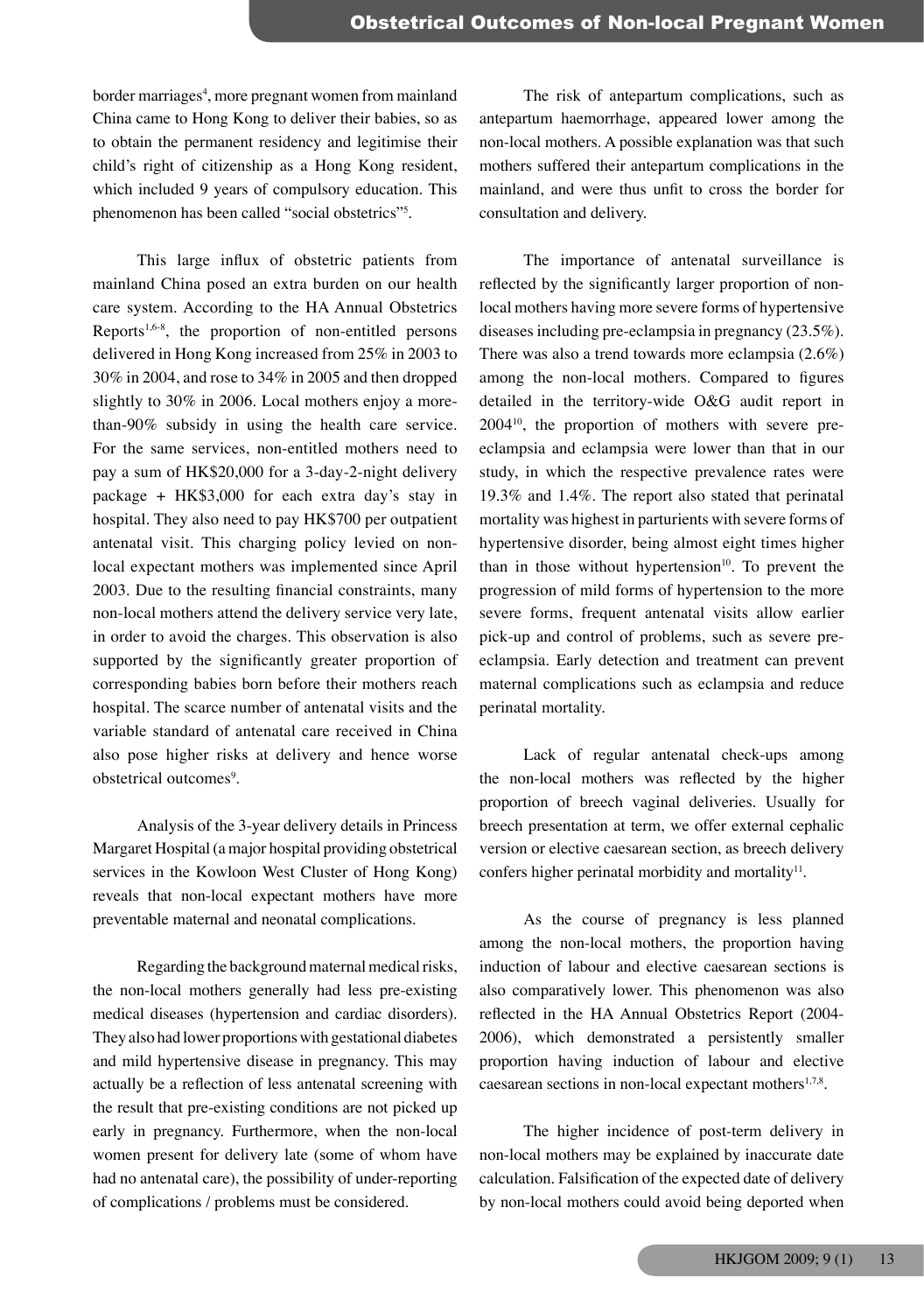approaching term. Non-local mothers with expired visas may hide to avoid detection by immigration officials. The resulting post-term pregnancies are associated with an increase in perinatal mortality. The incidence of early neonatal seizures, a marker of perinatal asphyxia, is between 2 and 5 times higher in infants born after 41 week $s^{12}$ .

Pre-term labour and delivery in non-local mothers may be due to the stress imposed by being an overstayer or illegal immigrant $13,14$ . The higher proportion of pre-term deliveries among the non-local mothers could also be secondary to the larger number of tertiary transfers from the private sector. The high charges for special baby care units and neonatal ICUs in private hospitals may not be affordable for certain non-local mothers.

Regarding neonatal outcomes, we noted a larger proportion of stillbirths and neonatal deaths among non-local mothers. Although the cause of most stillbirths was unknown, they reflect a lesser degree of antenatal surveillance in the non-local mothers, resulting in undiagnosed or late recognition of fetal compromise. Moreover, as shown in this study, the larger proportions of mothers with severe hypertensive disease in pregnancy, pre-eclampsia, and pre-term and post-date births, may all contribute to the significantly larger number of stillbirths and neonatal deaths among the non-local expectant mothers.

This was a retrospective study performed in a single hospital, involving data retrieval from the hospital database system only. Information such as the number of antenatal visits, the quality of antenatal care, and the family income of the non-local mothers was lacking. We are aware of these limitations and the possible resultant selection bias. With these limitations in mind, we found that the non-local expectant mothers were more likely to have antenatal complications, such as vaginal breech delivery, severe hypertensive disease, and pre-eclampsia. They also had a larger proportion of deliveries before arrival to hospitals. They are also more liable to endure pre-term labour, post-term deliveries, stillbirths, and neonatal deaths. Most of these adverse obstetrical outcomes among non-local mothers are preventable.

To reduce last-minute attendance for delivery and obtain resources for the provision of the necessary extra health care, since February 2007 the HA has again implemented a new delivery package for the non-local expectant mothers<sup>15</sup>. This package charges at HK\$39,000 for booked non-local expectant mother who choose to deliver in Hong Kong and HK\$48,000 for those not booked with the HA. Booked non-local mothers are offered one antenatal outpatient visit at an HA hospital and a 3-day-2-night delivery service. This new policy has already been implemented for more than 1 year; and there is interest in assessing its impact in reducing lastminute consultations and improving obstetrical outcome among the non-local Chinese pregnant women.

# **References**

- 1. Annual Obstetrics Report Hospital Authority. *Hong Kong: Quality Assurance Subcommittee, Coordinating Committee (Obstetrics & Gynaecology) Hospital Authority*, 2004.
- 2. King PA, Duthie SJ, Li DF, Ma HK. Obstetric outcome among Vietnamese refugees in Hong Kong: an agematched case-controlled study. *Int J Gynecol Obstet* 1990; 33:203-10.
- 3. Leung TN, Lau TK, Roach JV, et al. Obstetric outcome of immigrants from mainland China in Hong Kong. *Int J Gynecol Obstet* 1998; 62:223-7.
- 4. Chung C. Maternity fees fight launched by father-inlaw. *The Hong Kong Standard* 2007 Nov 2.
- 5. Yung C, Liu K, Lau WL, et al. Two cases of postmaturity-related perinatal mortality in non-local expectant mothers. *Hong Kong Med J* 2007; 13:231-3.
- 6. Annual Obstetrics Report Hospital Authority. *Hong Kong: Quality Assurance Subcommittee, Coordinating Committee (Obstetrics & Gynaecology) Hospital Authority,* 2003.
- 7. Annual Obstetrics Report Hospital Authority. *Hong Kong: Quality Assurance Subcommittee, Coordinating Committee (Obstetrics & Gynaecology) Hospital Authority,* 2005.
- 8. Annual Obstetrics Report Hospital Authority. *Hong Kong: Quality Assurance Subcommittee, Coordinating*